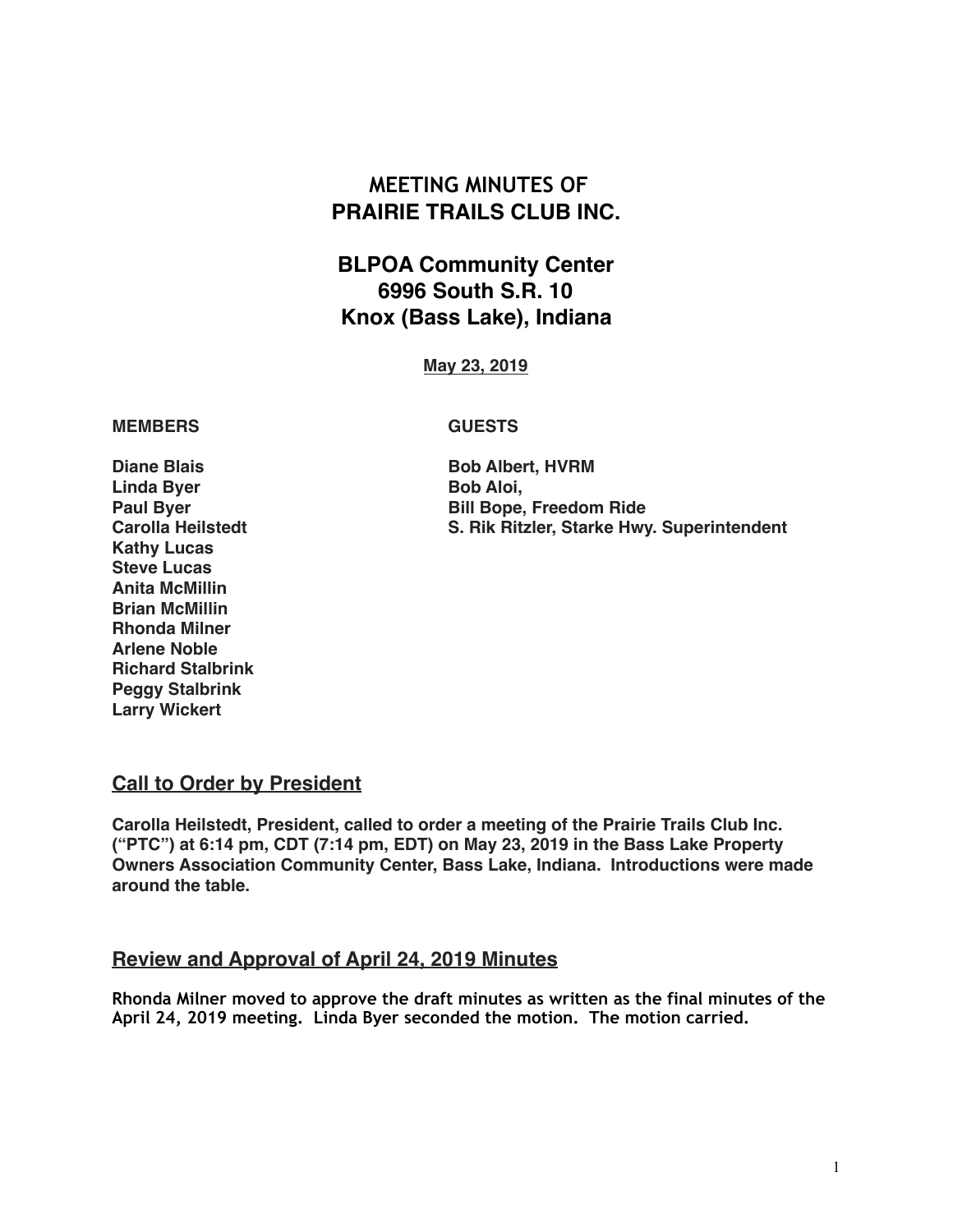# **Review and Approval of Treasurer's Report**

**Kathy circulated copies of the Treasurer's Report for the period that followed the April meeting. The report provided in substantive parts:** 

| I)            | <b>First Farmers Bank &amp; Trust (FFBT)</b>                                  |             |  |  |
|---------------|-------------------------------------------------------------------------------|-------------|--|--|
|               | <b>Balance forward from 3/14/19</b>                                           | \$29,760.50 |  |  |
|               | <b>INCOME</b>                                                                 |             |  |  |
|               | 05/22/19 Transfer from PayPal<br>Sharon Foust: NEW membership                 | 23.97       |  |  |
|               | 05/22/19 Transfer from PayPal<br>Susan Goble: NEW membership                  | 23.97       |  |  |
|               | 05/22/19 Transfer from PayPal<br>Bruce McDonald & Suzanne Morrow: NEW members | 48.25       |  |  |
|               | 05/19<br><b>Automatic Deposit</b><br>Amazon SMILE percentage reward           | 5.00        |  |  |
|               | <b>Total Income</b>                                                           | 101.19      |  |  |
|               | <b>EXPENSES</b>                                                               |             |  |  |
|               | 04/09/19 Check #1038<br>OTES: Bass Lake, Lena Park historic signs             | $-220.00$   |  |  |
|               | 05/20/19 Check #1039<br>P. Byer reimbursement-cement, etc. for signs          | 162.83      |  |  |
|               | <b>Total Expenses</b>                                                         | $-382.83$   |  |  |
|               | <b>Total Transactions</b>                                                     | $-281.64$   |  |  |
|               | Ending FFBT balance as of 04/24/19                                            | \$29,478.86 |  |  |
| $\mathbf{II}$ | <b>Northern Indiana Community Foundation (NICF)</b>                           |             |  |  |
|               | NICF balance as of 3/31/19                                                    | 3,932.27    |  |  |
|               | Total of 2 accounts:                                                          | \$33,411.13 |  |  |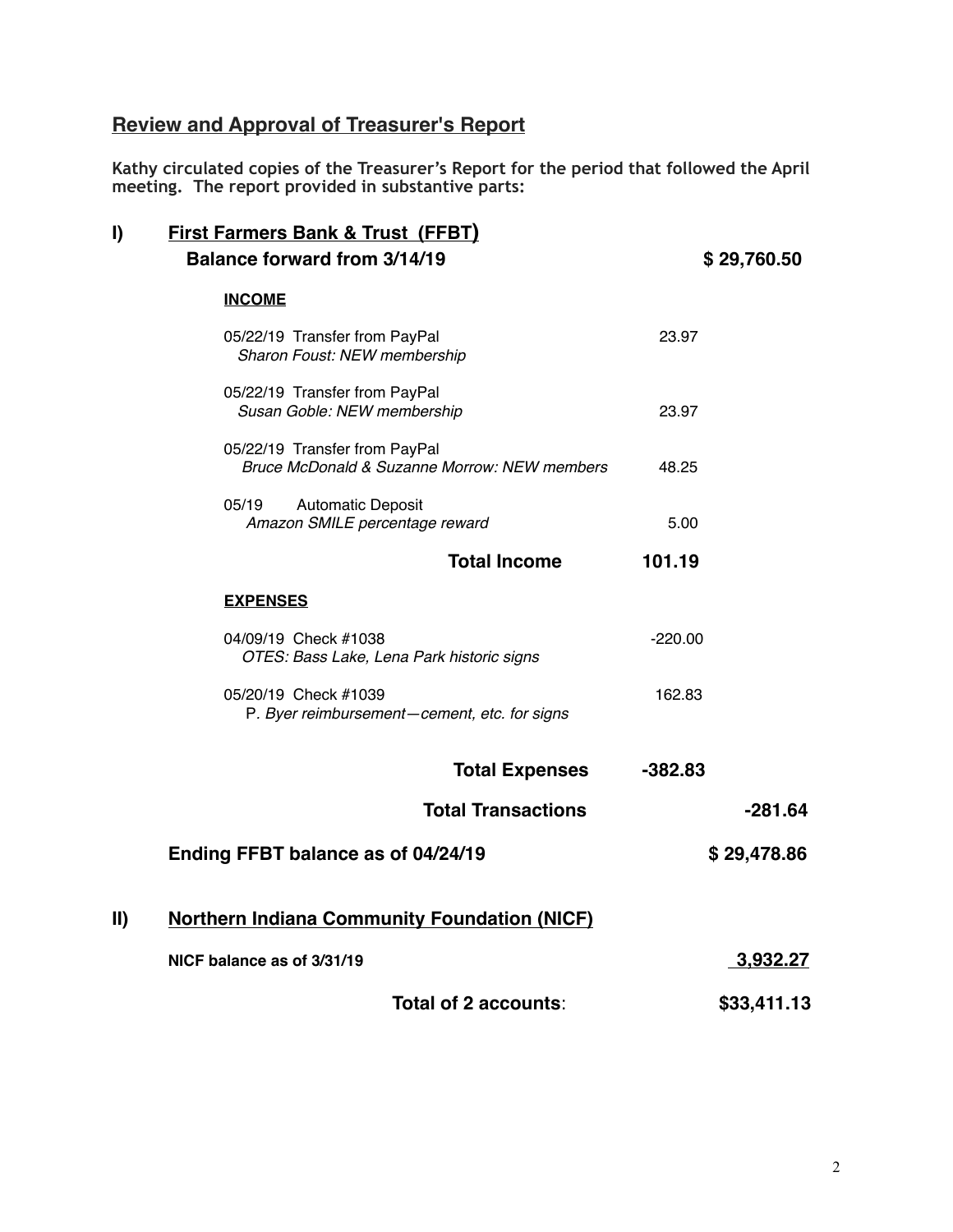**Kathy distributed a written breakdown of restricted and unrestricted funding. Because two benches were completed, \$700 held for them as "restricted" was reassigned to the "unrestricted" category. The substance of the distribution is set forth below:**

#### **RESTRICTED GRANTS/DONATIONS**

| Luminous Fund 1 (2017)<br>Luminous Fund 2 (2018)<br>Luminous Fund 3 (2019)                                            |       | Signage for Bass Lake Spur<br>Signage for Bass Lake General<br>Match NLT Grant |                                                             | 5,000.00<br>5,000.00 | \$222.29 (110 OTES, 54.28 mat.)                           |
|-----------------------------------------------------------------------------------------------------------------------|-------|--------------------------------------------------------------------------------|-------------------------------------------------------------|----------------------|-----------------------------------------------------------|
| <b>Hardesty Memorial Grant</b><br>Hardesty Memorial Grant (2019)<br><b>PTC Commitment</b>                             |       | Wayfinding/Interpretive Signs<br>Match NLT Grant<br>Match NLT Grant            |                                                             | 5,000.00<br>5,000.00 | 8,283.72 (110 OTES, 108.56 mat.)                          |
| Arlene Noble<br>Peggy & Rich Stalbrink                                                                                |       | Bench at 300 East<br>Bench (Location TBD)                                      |                                                             | 350.00               | 0.00 (bench done)                                         |
| Steve & Kathy Lucas<br>Virgil Noble<br>Marshall County Horse Association                                              |       | Bench at Lena Park<br>Bench (Location TBD)<br>Bench (Location TBD)             |                                                             | 350.00<br>350.00     | 0.00 (bench done)                                         |
|                                                                                                                       | TOTAL |                                                                                |                                                             | \$29,556.01          |                                                           |
| <b>SUMMARY OF ACCOUNTS</b><br>First Farmers Bank & Trust<br>Northern Indiana Community Foundation<br><b>BREAKDOWN</b> |       | TOTAL<br>\$29,478.86<br>3,932.27<br>\$33,411.13                                | <b>RESTRICTED</b><br>\$26,556.01<br>3,000.00<br>\$29,556.01 |                      | <b>UNRESTRICTED</b><br>\$2,922.85<br>932.27<br>\$3,855.12 |

**Diane Blais moved to approve the Treasurer's Report including the update of Restricted and Unrestricted funds. Rhonda Milner seconded the motion. The motion carried.** 

# **Report of and Workgroup for First Round Next Level Trails Grant Award**

**Carolla reported the PTC's grant application for the First Round of Gov. Eric Holcomb's Next Level Trails was approved in full. The grant amount was \$390,750 with an estimated project cost of \$490,885. Our bid was one of only 17 successful applicants among 82 in the First Round with a minimum local match of 20%. The project would extend the Erie Trail from its current terminus at US Highway 35 by 2.1 miles toward Ora. The project will include both an asphalt multi-use trail and a natural-surface equestrian trail. The project helps develop two national trail systems, the American Discovery Trail and the Great American Rail-Trail, and is slated to augment US Bike Route 35. She said the project also helps close gaps to the existing Panhandle Pathway to the south and Nickel Plate Trail to the east***—***like the Erie Trail the DNR has designated these as "Visionary Trails".**

**Carolla added that to our northwest, Veterans Memorial Parkway Trail, which is designed to connect Hebron to Crown Point, is also part of the American Discovery Trail and the Great American Rail-Trail. Veterans Memorial Parkway Trail was one of the other trails receiving a grant at the same time we did for the Erie Trail. Both the Panhandle and the Nickel Plate are pursuing efforts to come our direction as well.** 

**Key partners for the PTC project included the Hoosier Valley Railroad Museum, the Greenways Foundation, the Starke County Community Foundation, the Starke County Highway Department, the Luminous Fund, the Hardesty Foundation and the Mitchel-Kane**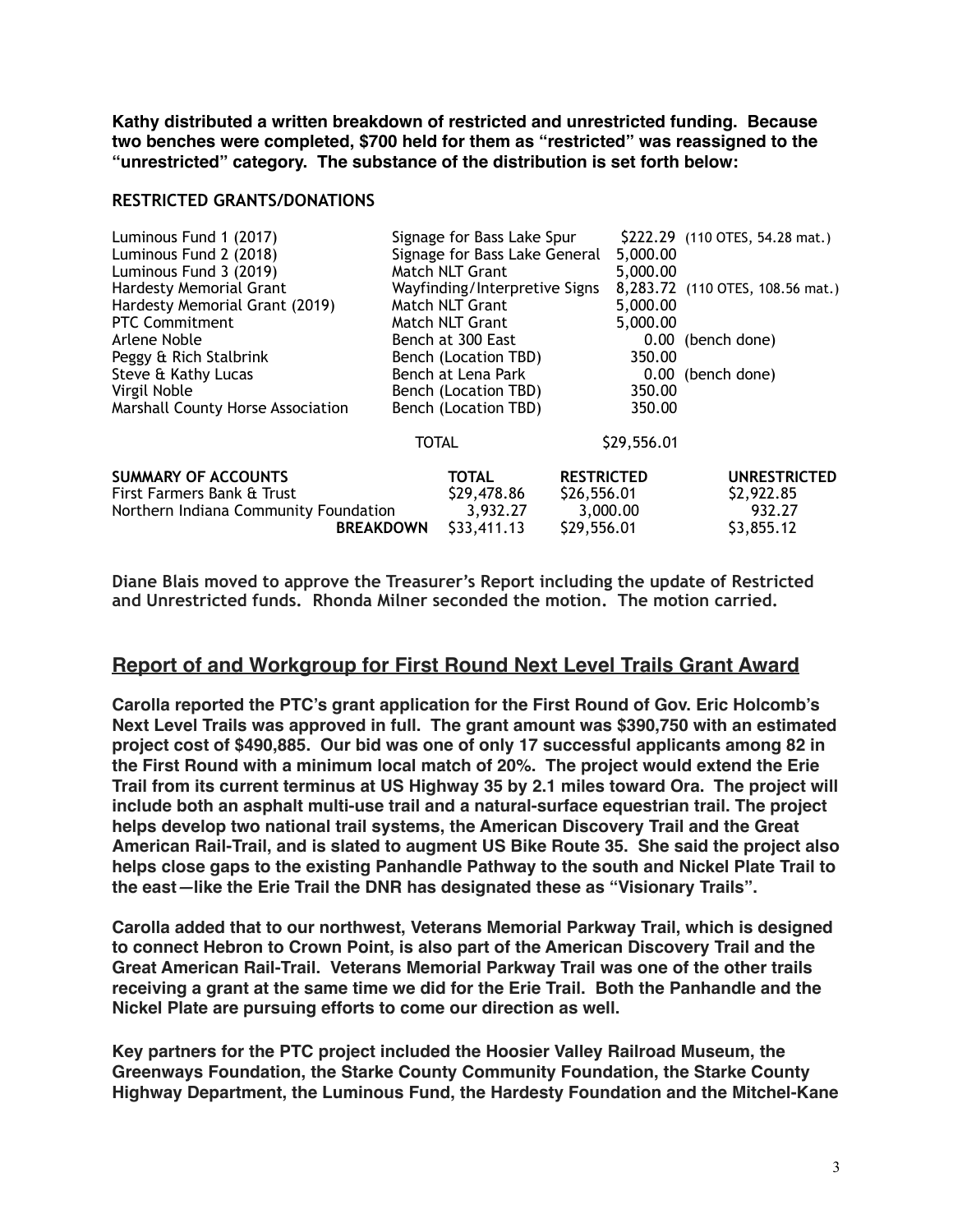**Charitable Fund. With support from our members and friends, the PTC also contributed funding directly to the required 20% local match.**

**Carolla said members of the PTC application workgroup were Larry Wickert, Kathy Carrier, Bruce Fingerhut, Russell Blais, Kathleen, Steve Lucas and she. The workgroup will continue as we move forward with architectural and engineering plan approval and later construction. Other PTC members are welcome to join the workgroup "if you'll let me know." Carolla added that as Treasurer, Kathleen will serve as signatory for financial matters pertaining to grant implementation. There was membership consensus for this approach and that Carolla, as President, should sign the grant agreement with the State of Indiana.**

**Carolla invited Bob Aloi of Territorial Engineering, LLC to offer his perspectives. Bob has a significant history with the Erie Trail, providing professional direction for its first phase from North Judson to CR 100 West and its second phase from CR 100 West to US 35, though in somewhat differing capacities. Bob suggested the PTC would need to develop an SOQ for the project and recommended that the workgroup communicate as soon as practicable with DNR or INDOT to move the process forward. Carolla said the workgroup would do so. She and Kathy outlined email communications with DNR's Lisa Herber who has been assigned as grant coordinator for the Erie Trail project.**

**Several PTC members got together for an informal celebration on May 9 at 10-56 Brewing in Knox. Pictured from the grant application workgroup are Larry Wickert, Kathy Lucas, Carolla Heilstedt, Steve Lucas, Bruce Fingerhut and Russell Blais. PTC members bought their own refreshments and workgroup members donated the cake.**

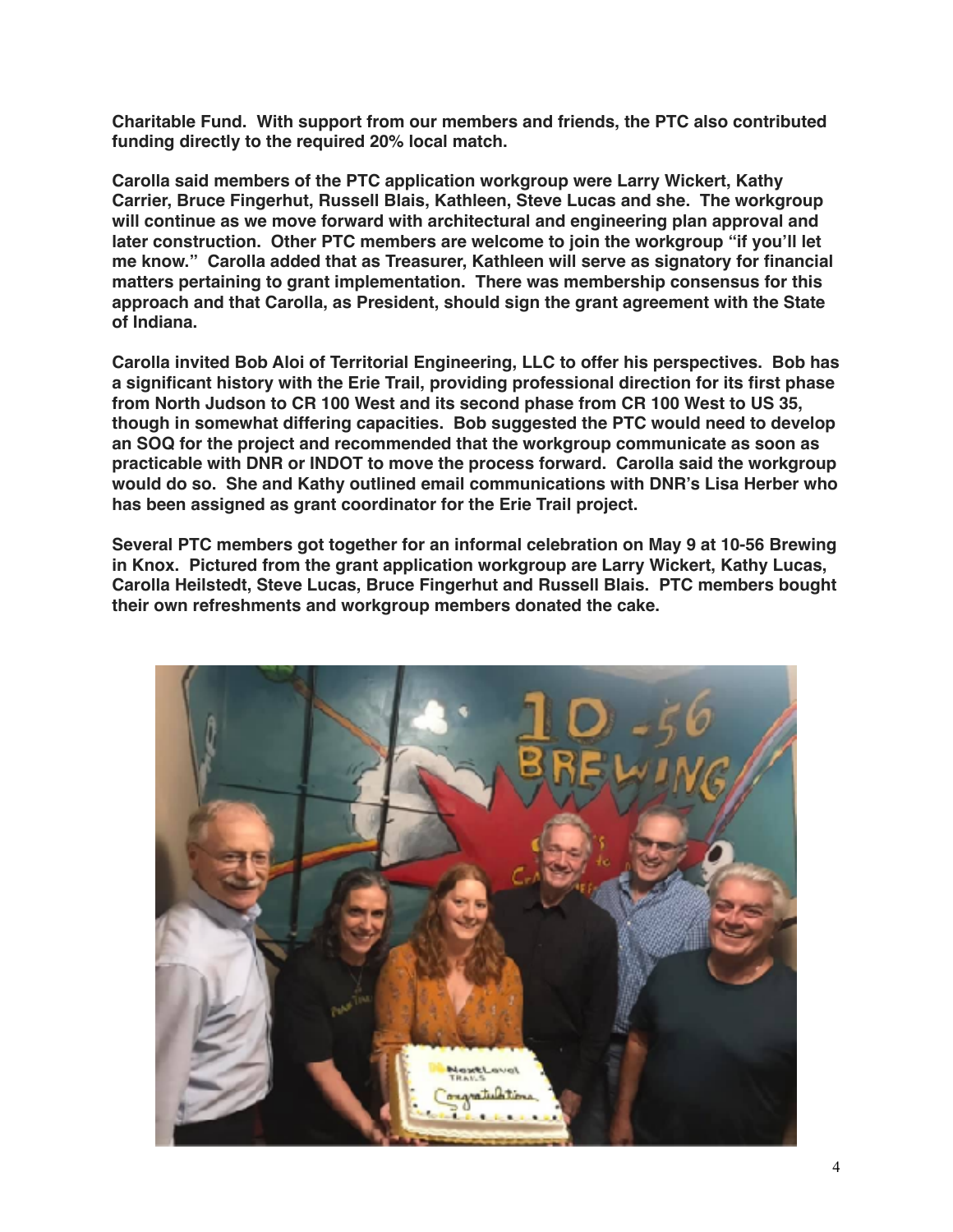# **Update on Signage**

**Steve said Rick Vlaming, Paul Byer, Russ and he placed foundations for four of seven you-are-here signs. He made a particular expression of gratitude to Rick for his efforts in designing and executing framing for the signs. Final touches are yet to be made but the signs that have been placed are at the Main Street trailhead in North Judson, Starke County Road 250 West just east of the rest park, Lena Park and CR 125 East in Aldine. A fifth is ready for placement at CR 800 South. Because of construction activities that are anticipated for the Erie Trail extension beginning at Bass Station, placement of this sign has been put on hold. The seventh sign would be placed at CR 450 East and CR 210 on the south end of Bass Lake, but it awaits further consultation with the Starke County Highway Department and potentially the Starke County Commissioners. Sign placement occurred in stages on several days in May, including as part of the May 15 workday.**

# **Update on Lids-to-Benches Initiative**

**Bruce finalized the placement of two green benches. These are now located east of CR 100 West at Lena Park and at CR 300 East. The benches were underwritten at Lena Park by Kathy and Steve and at CR 300 East by Arlene and Al Noble. In the latter instance, Bruce added gravel following placement of the bench to improve accessibility.**

# **Update on Spring and Summer Group Bike Rides**

**Diane reported a bicycle ride is scheduled for July 20, 2019 to begin at 8:00 a.m., CDT (9:00 a.m., EDT) outside the BLPOA Community Center. The ride is identified on the BLPOA's website. After discussion PTC membership agreed not to pursue group bike rides this summer, between the BLPOA and the PTC, other than on July 20.**

**Carolla said Bruce had asked her about PTC participation in a bicycle ride during the North Judson Mint Festival on Sunday, June 16. She asked for membership input. Members recalled that during the March meeting, Bruce agreed to lead a group that would develop a ride to highlight PTC activities as part of the parade. No one present during the meeting had contacted the Mint Festival promoters about the concept. Carolla said she would inform Bruce of the status.**

# **Discussion of Color Fun Walk at Monterey Days Festival**

**During the meeting, Carolla received a return call on her cell phone from a representative of the Monterey Days Festival. She said the representative seemed "very interested" in having the PTC hold a color fun walk aimed in large measure at children, but with adult participation as well. Particularly with approval of the Next Level Trails Grant taking the Erie Trail two miles nearer to Monterey, an informational element for local residents was also timely. The Monterey Days Festival is set for Labor Day weekend (August 31 and September 1).**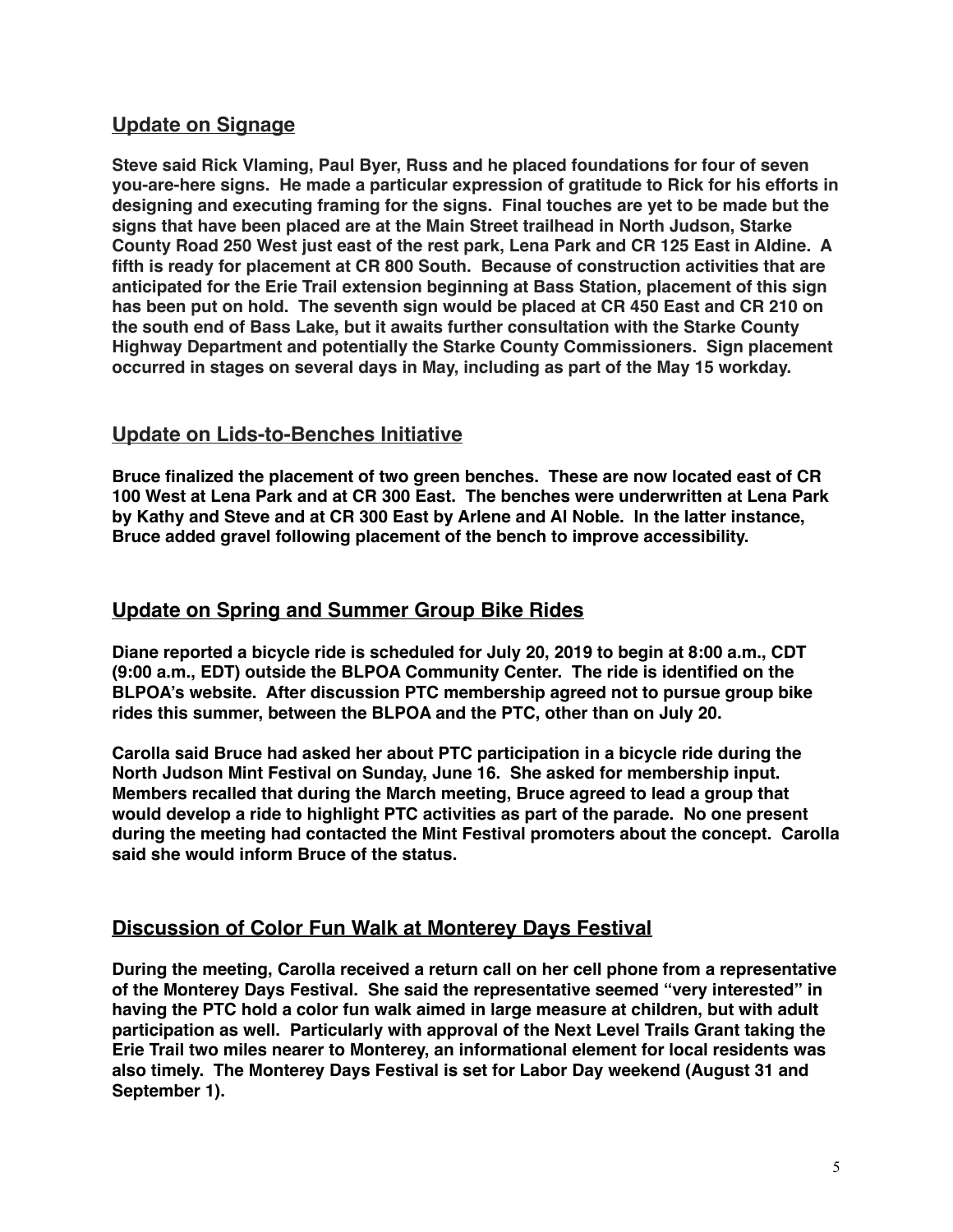**Rhonda said in early stages of Erie Trail development, Monterey had played a bigger role. As most of the membership is aware, a roughly half-mile segment was built and passes through the town.**

**Anita McMillin asked if more size small shirts might need to be ordered. Linda then reported the number of available shirts in different sizes, and additional size small shirts seemed a likely need. She reminded the group that Paul and she would not be available on Labor Day weekend. Carolla asked for membership perspectives on the appropriate amounts for entry fees. Several general thoughts were offered but no one suggested a particular fee schedule. Steve said he hoped the emphasis would be on education and encouraging interest at Monterey in extending the Erie Trail and the Nickel Plate Trail, but he agreed a modest entry fee was warranted. "From my personal perspective, I don't see this project as being primarily a money-maker."**

**Carolla then formed a workgroup to advance the PTC's participation in the Monterey Days Festival. Workgroup members included Brian McMillin, Anita, Diane, Russ, Kathy, Steve and her. Any other member would be welcome to join the committee. Carolla said she would also follow up with Festival promoters.**

# **Report of May 15 Workday**

**Bruce and Steve sealed the deck of Bogus Run bridge on May 14. On the scheduled May 15 workday, Bruce finished sealing the Bogus Run bridge and completed sealing of the Fell Ditch bridge with the able assistance of Sharon Smead, Deb Mix and Kathy. Signage efforts on the May 15 workday were outlined previously in these minutes in Update on Signage.**

# **Report from Constellation of Starke**

**Larry Wickert, speaking in his capacity as the Starke County Economic Development Foundation Executive Director, outlined a planning session hosted by Ball State and the Office of Community and Rural Affairs (OCRA) "earlier today" at the Nancy Dembowski Community Center in Knox. About 100 people from the county attended in support for Constellation of Starke. The meeting provided information about Constellation of Starke and its hope to be designated a "Stellar Community" through OCRA's multi-year, multimillion dollar investment program. The Stellar Communities Program Manager listed the agencies that contribute funding to the program, shared a program timeline and provided a general process overview. Constellation of Starke team members shared why they feel the community is well-suited for designation in the Stellar program. Among these team members is Starke County Highway Superintendent, S. Rik Ritzler, also in attendance at the PTC meeting. A video by Mirth and Whimsy from northeastern Starke County showed why the community is ideal for the Stellar designation. Starke County Attorney Marty Lucas made a presentation with statistics highlighting both Starke County's challenges and its growth potentials.**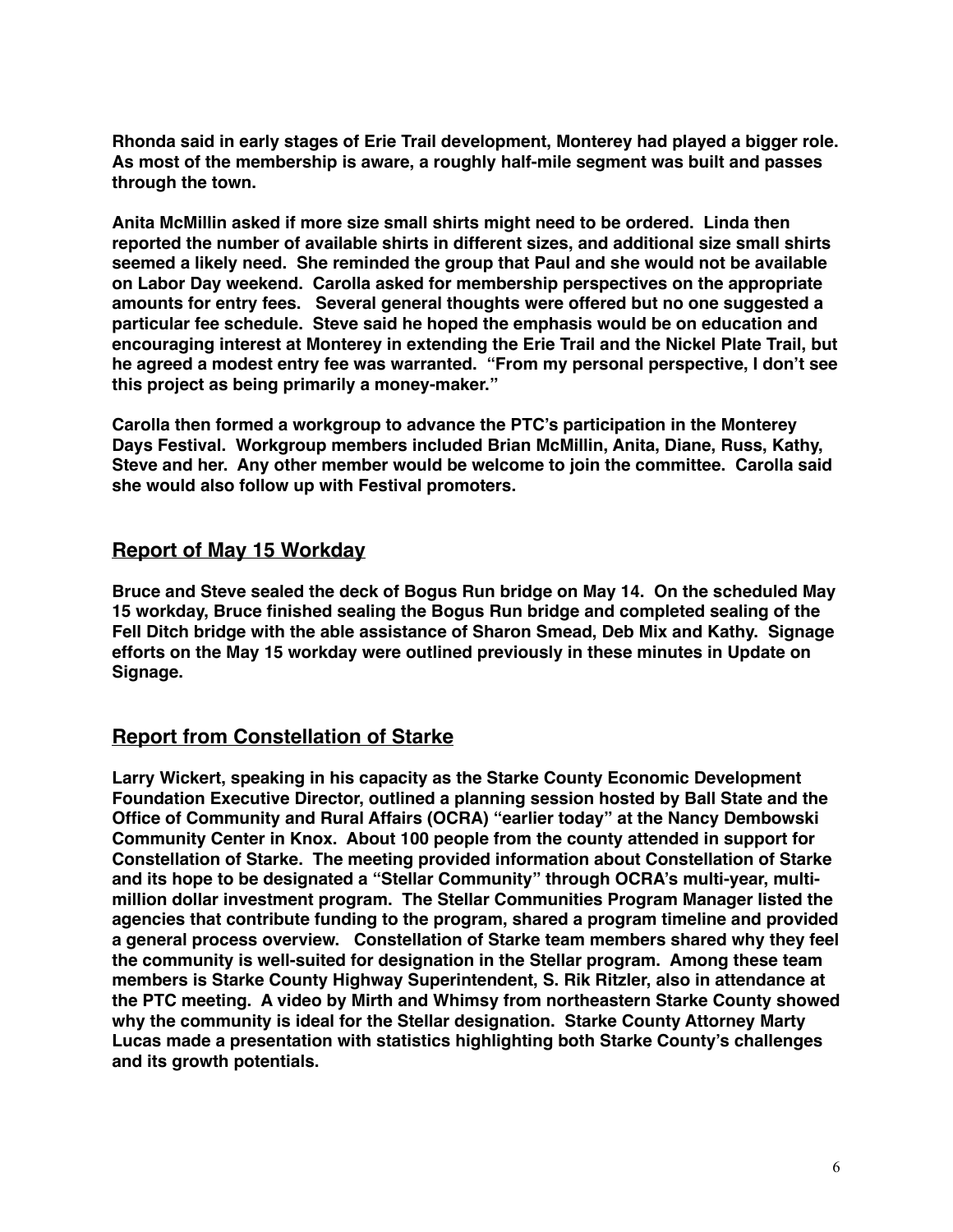**Larry said several PTC members participated in the day's session at the Dembowski Community Center. He urged other members who might be interested to get involved. The goal is to address community needs and desires in a comprehensive regional plan that will be submitted to OCRA this September.**

# **Report of May 18 BLPOA Table**

**Diane and Kathy reviewed a table set up at the Bass Lake Property Owners registration event on May 18. They answered questions from attendees about the lids-to-benches project, the planned extension based on the Next Level Trails grant and provided other information about PTC activities and membership.**

# **Report of May 20 Starke County Commissioners Meeting**

**Steve said during its May 20 public meeting he and Kathy updated the Starke County Commissioners on the Next Level Trails grant and the anticipated 2.1 mile extension of the Erie Trail southeast of US 35. One aspect was discussion of a proposed resolution to help encourage further advancement of the trails system in Starke County, as well as connectivity southeasterly to the Panhandle Pathway and the Nickel Plate Trail and northwesterly to trail systems in Porter County. The proposed resolution was as follows:**

**The Starke County Commissioners authorize the Starke County Highway Superintendent to consult with representatives of the Prairie Trails Club Inc. (the PTC) for these purposes:** 

**(1) In cooperation with the Northern Indiana Coordinator of the American Discovery Trail (the ADT), to modify the route of the ADT in Starke County in a manner that is supportive of public safety and economic efficiency, including minimizing bicycle and pedestrian usage of US 421 and US 35. To the extent feasible, the modification is encouraged to use the same corridor as US Bike Route 35 (USBR 35) and the Great American Rail-Trail (the GART).** 

**(2) To develop a proposal for share-the-road signage within Starke County that would update and augment reasonable connectors to the Erie Trail, including temporary or permanent routes of the ADT, USBR 35 and the GART, as well as consideration of the feasibility of a new connector to better serve Knox and Hamlet.** 

**(3) To suggest a design for a small trailhead at the intersection of CR 450 East and CR 210 on the south end of Bass Lake.** 

**The Starke County Highway Superintendent and the PTC are urged to report on the results of this consultation as soon as practicable.** 

**The Starke County Commissioners approved the resolution during the May 20 meeting. Steve said he had spoken generally with Rik Ritzler about resolution concepts but not the specifics and understood there might be elements that would prove unacceptable to the Starke County Highway Department or ultimately to the Commissioners. Rik said the Commissioners were supportive and he was on board but would want to be sure before going forward that all activities were lawful. He said typically the Starke County Highway Department could not operate outside of county highway rights-of-way. Steve said the PTC did not wish to pursue any activity that was outside county highway jurisdiction and nothing envisioned in the resolution would be done except on approval by the Starke County Highway Superintendent, and, as needed, by the Starke County Commissioners.**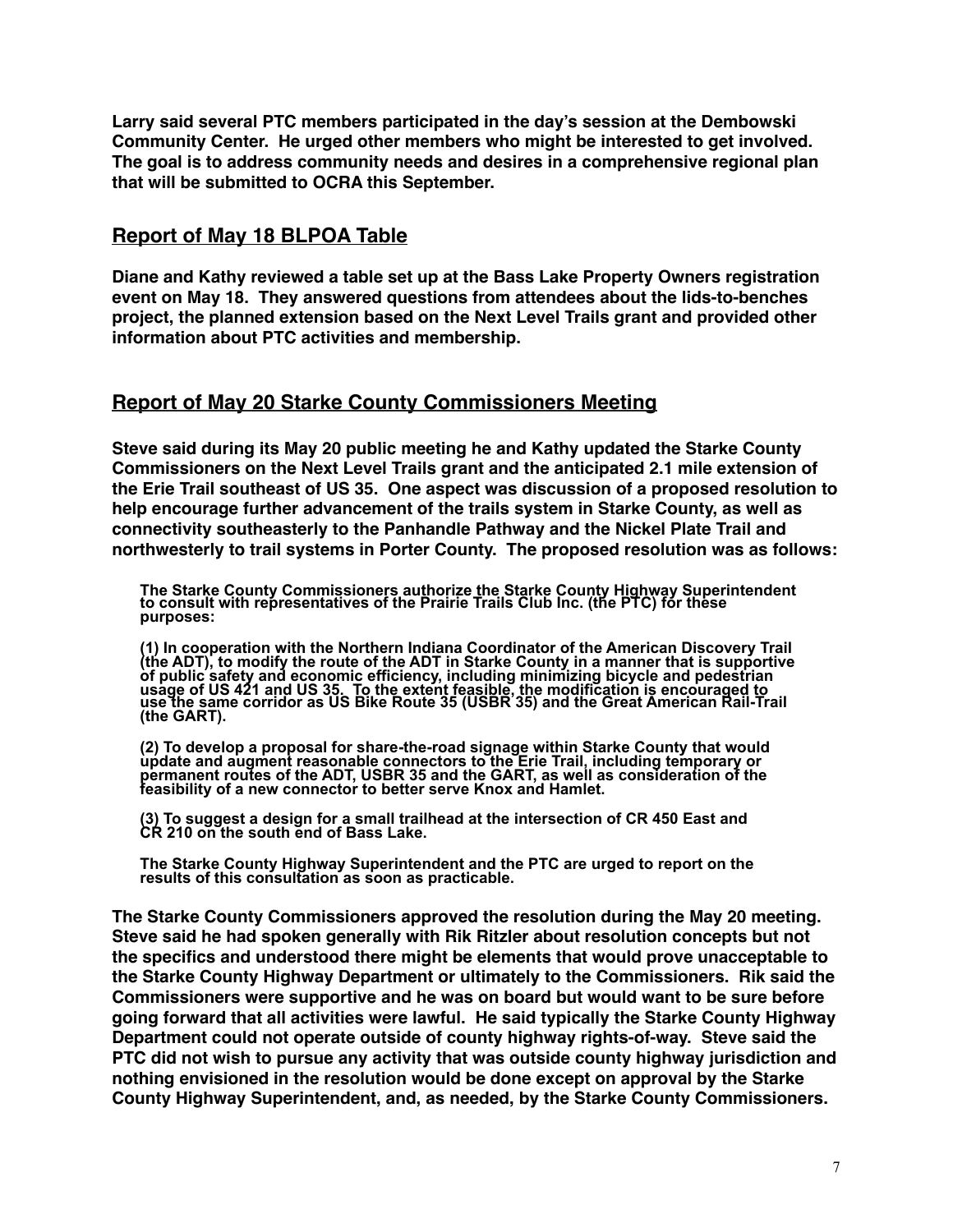# **Announcement of Great American Rail-Trail Initiative**

**On May 8, the Rails-to-Trails Conservancy announced a "reveal" for the Great American Rail-Trail. As described by the Conservancy the "preferred route" for the GART connects 125+ existing rail-trails, greenways and other multi-use paths spanning more than 3,700 miles from Washington DC to the Pacific Coast in the state of Washington. The vision is for a trail system using exclusively non-motorized routes, with "more than 52%…already on the ground." The official logo is set forth below:**



**The Conservancy reported that "A dozen trails will host the preferred route of the Great American Rail-Trail in Indiana—which will take a diagonal trajectory across the state from Richmond to the Chicago metropolitan area." The trajectory would include the Erie Trail. A route assessment by the Conservancy provided in part:**

## RAIL GAP 20 – ROCHESTER TO MONTEREY

Nickel Plate Trail Inc. is actively working to connect the Nickel Plate Trail to downtown Rochester by extending the trail from its current terminus just south of Rochester to Rochester's city center.

The remaining 21.1-mile gap from downtown Rochester west to Monterey has not been discussed in depth. There is an abandoned rail corridor that begins north of Rochester and travels south of Leiters Ford that could form a potential route. More research needs to be done to develop a viable gap-filling strategy for Trail Gap 20.

## MONTEREY ERIE TRAIL

The 0.6-mile Monterey Erie Trail occupies the same railbanked corridor as the North Judson Erie Trail to its west, and the two rail-trails are planned to be linked in the future. The towns of Monterey and North Judson once saw frequent freight service between the two communities, first by the Erie Lackawanna Railway and, later, by the Erie Western Railway, Tippecanoe Railroad and JK Lines. The 16-mile corridor was put up for abandonment in 2003, and the Hoosier Valley Railroad Museum stepped in to preserve the corridor for public use.

#### TRAIL GAP 21 – MONTEREY TO BASS STATION

There is an approximately 8.1-mile gap between the western terminus of the Monterey Erie Trail in Monterey and the eastern terminus of the North Judson Erie Trail in the unincorporated community of Bass Station. The Prairie Trails Club Inc., a volunteer group that oversees the North Judson Erie Trail, mentioned filling the gap in its 2016 Future Vision Phase Plan.